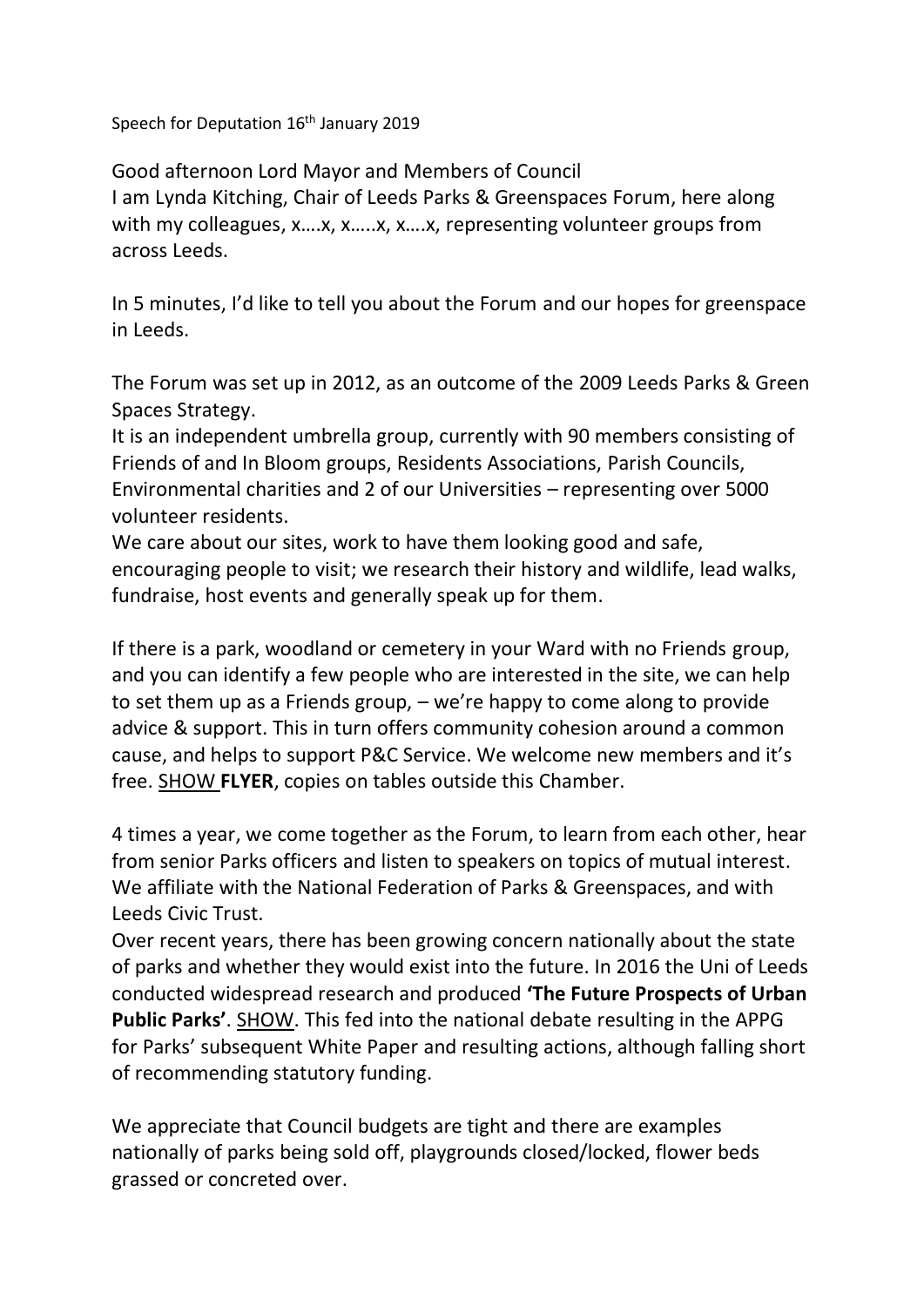**We believe there's something about working smarter not harder**. We're appreciative that in Leeds, Councillors voted to invest in the Parks service supporting various initiatives, inc the apprenticeship scheme, the Arium plant nursery, Leeds NW Country Park, Go-Ape, City Park, the revamp of the Bird Garden at Lotherton Hall and the application to the Future Parks Accelerator Fund with a Heritage theme.

The **Leeds Parks Fund** is another investment, an innovative example, set up to complement the work of the Council by encouraging charitable giving, and along with Leeds Community Foundation, the Forum is a main partner in promoting that.

## **What's important about greenspace?**

There is much evidence telling us it is good for our Health & Well-being, and it's a topic the Forum has been working with from the beginning. Leeds' Director of Public Health Dr Ian Cameron, has spoken to us about how his team is working across Council depts and with businesses in the city. You'll be aware of his award-winning Annual Report 2014/15 **'Planning for a Healthy City'** – SHOW - and his team's work with GP's to consider issuing **'Green prescriptions'**, much in the news during Mental Health Awareness Week, last October.

One journalist wrote that week that 'Parks are our natural health service'.

Research by Uni of Exeter on behalf of DEFRA, (pub July 18) models the use of parks and greenspaces, and reveals for Leeds, a headline figure of overall welfare benefit of £91 million pa. The model is endorsed by the Treasury.

So the **link with health and greenspace** is on the national agenda -, especially around young people and social isolation, and the issue won't go away.

But, in order for those green prescriptions to be effective, we need attractive and safe green spaces and green corridors.

Councillors, if we want a Healthy City to live, play and grow old in - whichever portfolio you have, greenspace, inc trees, will come into the equation, - be it, culture/tourism, clean air, Development/regeneration, flood alleviation, sport, education, Highways, and food production, which needs those essential pollinators, and of course, parks where we'd expect to see good evidence of bio-diversity, the litmus test of a healthy environment.